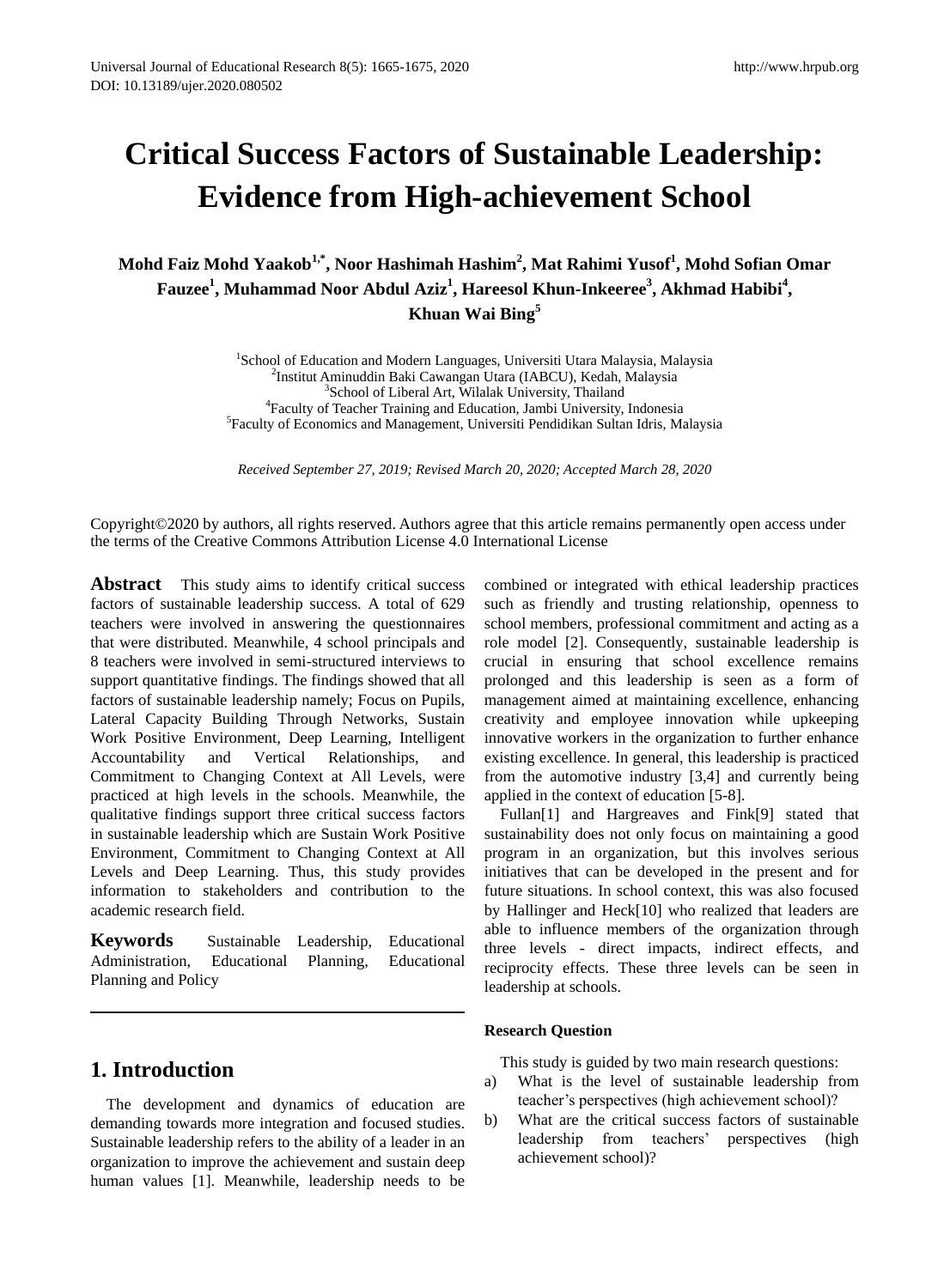#### **Conceptual Framework**



**Figure 1.** Conceptual Framework of Sustainable Leadership

# **2. Literature Review**

#### **2.1. Focus on Pupils**

Pupils are the main focus of sustainable leadership. Pupil's inclusion is parallel with the philosophy of national education that is desired to be practiced at schools. An effective and brilliant school is a school that focuses on students as its top priority. This is because students are exhibited as customers who should be given priority, focus and attention in doing something. Based on this, Fullan[11] agrees that in order to improve the organization's achievement and to bridge the gap between the best and weakest students, value-related matters need to precede the will of the individual. Fullan<sup>[1]</sup> also discusses that the rights of pupils in school should be focused on the greatest opportunity in learning. This is parallel with the aspirations of the pupils depicted in Malaysia Education Blueprint (2012-2025) which emphasizes on the quality of the pupils to be achieved by every pupil in schools [12].

#### **2.2. Lateral Capacity Building through Networks**

Networking among staff in school is a collegiality. Collegiality plays an important role in the success of sustainable leadership. Friends who are always learning from one another as well as their dependency on each other's strengths and working together on the weaknesses will always result in teachers improving their professionalism. Mosley et al., [13] pointed out that visionary leaders will always create a platform for organization members to exchange views and share knowledge. According to Kruse et al., [14], the implementation of the Professional Learning Community at schools makes teachers work together more effectively in improving the quality of teaching to students. The culture of cooperation among organizations is also applied to ensure the development of individual competencies and is enhanced in parallel with organizational development [15]. Additionally, leaders in the school need to be wise in selecting and creating a solid team of teachers in their schools to make schools as a learning organization. Hargreaves[16] stated that organizational culture that emphasizes trust, cooperation and responsibility should be created to develop more knowledge and expertise among teachers.

#### **2.3. Sustain Work Positive Environment**

The working environment is divided into positive and negative attraction. In the context of sustainable leadership, a positive working environment is required. This element from sustainable leadership is related to the need for a positive working environment. Human resource is the most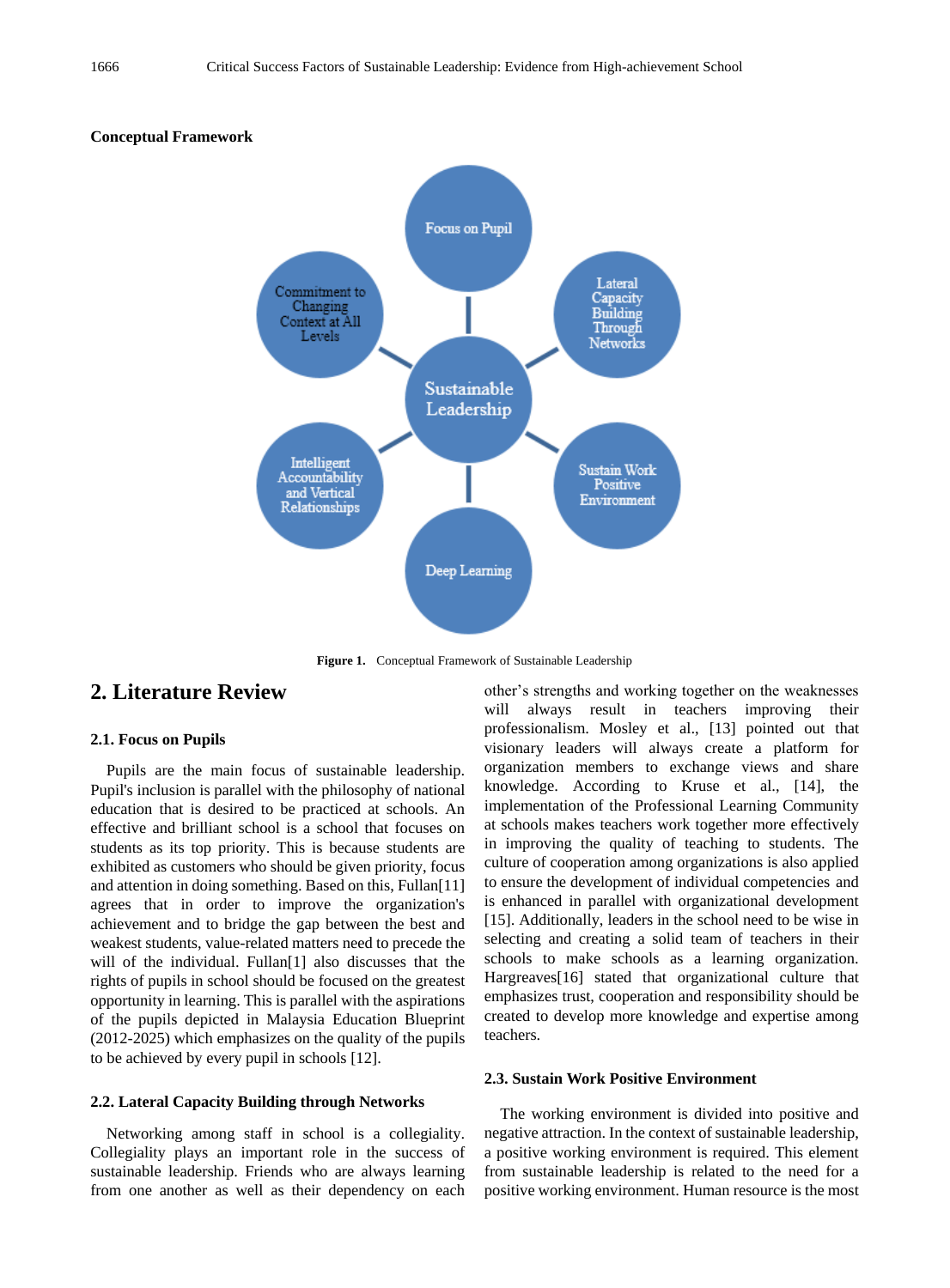important asset in an organization. Everything from knowledge and skills has the potential to grow productively for success. Fullan[1] stated that every new idea is able to improve the organization's sustainability. This situation occurs at the school when the principal plays an important role in creating a working environment that encourages teachers to carry out their essential tasks by focusing more and generating new knowledge on teaching and learning. The sharing of vision for success among teachers and education leaders increase emotional cohesion between the two bridges as well as heighten the improvement and achievement of the organization [17].

### **2.4. Deep Learning**

Aspects of teaching and learning are always the big focus. Education leaders who can preserve their school's excellence are leaders who focus on quality activities in the classroom. Additionally, a study with 12 high-performance schools in the UK showed that all the principals focused on quality teaching and learning [18]. Principals need to prioritize monitoring of teaching aspects and to hold discussions with teachers to solve arising problems immediately [19]. According to Hallinger and Lee[12] and Walker et al., [13], continuous support and monitoring from principals can improve the quality of teaching of teachers as well as the quality of learning among students.

## **2.5. Intelligent Accountability and Vertical Relationships**

This element is related in providing coaching leaders among teachers as one of the factors to ensure the sustainability of an organization. Fullan[1] states that to ensure the sustainability of organizational achievement, leaders play an important role in realizing leadership co-operation. Leadership enables the expertise available in every teacher to be fully utilized at school. In order to

develop a culture of preservation in schools, schools should not rely solely on a leader, but instead use the expertise, talent and leadership experience of other teachers at various levels and extents. The interactions that exist between teachers and principals during this leadership partnership have had an important and positive impact on teaching and learning activities in the classroom [14].

#### **2.6. Commitment to Changing Context at All Levels**

This element is closely linked by changing the context of work and culture at all levels to ensure the transformation take place continuously. However, in everyday practice, many of these elements are difficult to achieve as they involve many parties. And it takes a lot of time and effort to implement them. Fullan[1] and Davies[15] stated that strategic communication and interaction between members at all levels is capable of changing the context and culture of an organization. This will help stakeholders understand the actual situation more clearly.

## **3. Methodology**

This study used a mixed-method approach that combined quantitative and qualitative methods. Researchers applied this approach as proposed by Creswell[16] and used the explanatory sequential design method as shown as Figure 2. The study started with quantitative method and further explained qualitatively. The quantitative method was implemented in the early stages using the survey design and subsequently, semi-structured interviews were conducted. This interview was conducted to support the findings in exploring and obtaining a more detailed data [17]. Qualitative findings are able to clarify more in-depth about the findings obtained through quantitative data [18].



**Figure 2.** Explanatory sequential design method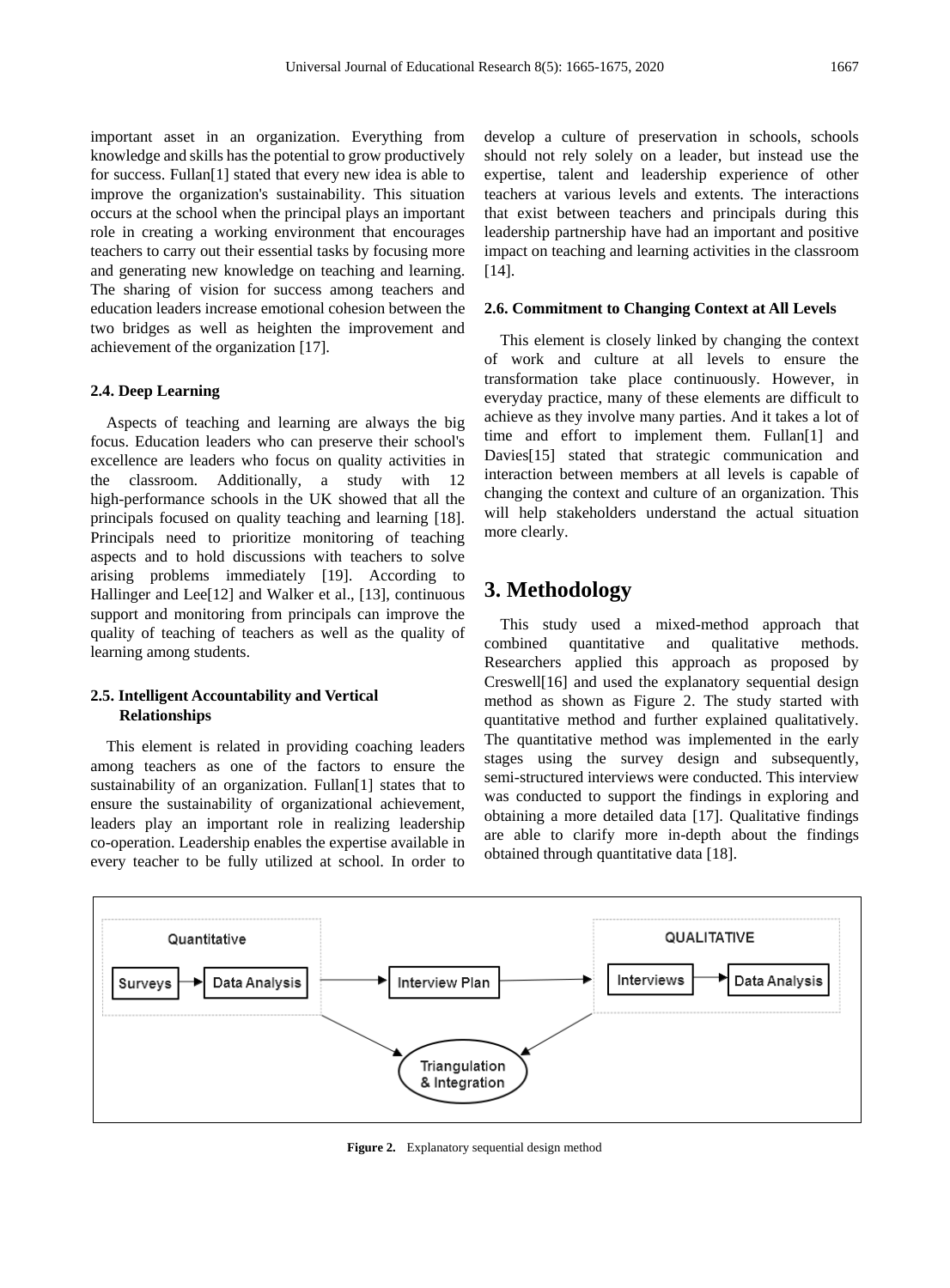#### **3.1. Quantitative Study**

Researchers used a questionnaire to get feedback on sustainable leadership in schools. Teachers were randomly selected in answering this questionnaire. The questionnaire was based on sustainable leadership elements introduced by Fullan[1] and Hardie[7].

#### **3.2. Qualitative Study**

Questions for semi-structured interviews were built based on the dimensions as measured in the survey method. Researchers constructed semi-structured questions as a guideline for conducting interviews more smoothly and orderly in facilitating researchers to make important notes during the interviews.

#### **3.3. Validity and Reliability**

The most important thing in a research is to measure what is to be measured [19,20]. Reliability explains the extent to which an instrument, procedure or test is capable of producing the same results in various situations assuming that other things do not change. This reliability also refers to the consistency of a measuring instrument in evaluating what is to be measured [21,20].

In the early stage, the questionnaire items were translated into Malay language using back-to-back translation method. Researchers sought cooperation from a certified officer at the Curriculum Development Division, Ministry of Education, who owned a certificate from the National Translation Institute, two lecturers from the Aminuddin Baki Institute (IAB) and an English language teacher.

In the second stage, a total of five teachers from national high schools comprising various races, namely Malay, Chinese and Indians were selected to examine the entire instrument in terms of typeface, size and language layout. This was to determine whether they were clear with the language used. From their feedback, some improvements were made. For instance, the word 'organization' was changed to 'school'. Later, the researchers submitted the questionnaire to two Malay language experts (*Munsyi Dewan*).

In the third level, researchers managed to get seven experts who had extensive knowledge in the areas of management, administration and education leadership as expert validation. This stage involved lecturers from IAB, district officers, principals and university lecturers from others government universities. Then, the researchers conducted a pilot study to validate the questionnaire in terms of its content. The finding of the reliability is shown in Table 1.

| No Item        | Cronbach Alpha if Deleted | Dimension                             | Cronbach Alpha | Construct                 | Cronbach Alpha |
|----------------|---------------------------|---------------------------------------|----------------|---------------------------|----------------|
| B1             | 0.837                     |                                       |                |                           |                |
| B <sub>2</sub> | 0.861                     |                                       | 0.871          |                           |                |
| B <sub>3</sub> | 0.843                     |                                       |                | Sustainable<br>Leadership | 0.954          |
| <b>B4</b>      | 0.831                     | Focus on Pupils                       |                |                           |                |
| B <sub>5</sub> | 0.855                     |                                       |                |                           |                |
| B <sub>6</sub> | 0.866                     |                                       |                |                           |                |
| <b>B11</b>     | 0.849                     |                                       |                |                           |                |
| <b>B12</b>     | 0.845                     |                                       |                |                           |                |
| <b>B13</b>     | 0.836                     | <b>Lateral Capacity Building</b>      | 0.864          |                           |                |
| <b>B14</b>     | 0.823                     | <b>Through Networks</b>               |                |                           |                |
| <b>B15</b>     | 0.830                     |                                       |                |                           |                |
| <b>B16</b>     | 0.863                     |                                       |                |                           |                |
| <b>B17</b>     | 0.792                     |                                       |                |                           |                |
| <b>B18</b>     | 0.775                     | <b>Sustain Work Positive</b>          | 0.853          |                           |                |
| <b>B19</b>     | 0.802                     | Environment                           |                |                           |                |
| <b>B20</b>     | 0.871                     |                                       |                |                           |                |
| <b>B21</b>     | 0.611                     |                                       |                |                           |                |
| <b>B22</b>     | 0.607                     |                                       |                |                           |                |
| <b>B23</b>     | 0.618                     |                                       | 0.680          |                           |                |
| <b>B24</b>     | 0.594                     | Deep Learning                         |                |                           |                |
| <b>B25</b>     | 0.780                     |                                       |                |                           |                |
| <b>B26</b>     | 0.648                     |                                       |                |                           |                |
| <b>B27</b>     | 0.857                     |                                       |                |                           |                |
| <b>B28</b>     | 0.735                     | Intelligent Accountability and        | 0.840          |                           |                |
| <b>B29</b>     | 0.826                     | Vertical Relationship                 |                |                           |                |
| <b>B30</b>     | 0.758                     |                                       |                |                           |                |
| <b>B31</b>     | 0.815                     |                                       |                |                           |                |
| <b>B32</b>     | 0.808                     |                                       |                |                           |                |
| <b>B33</b>     | 0.821                     | <b>Commitment to Changing Context</b> | 0.818          |                           |                |
| <b>B34</b>     | 0.761                     | At All Levels                         |                |                           |                |
| <b>B35</b>     | 0.752                     |                                       |                |                           |                |
| <b>B36</b>     | 0.765                     |                                       |                |                           |                |

**Table 1.** The Reliability of Sustainable Leadership Instruments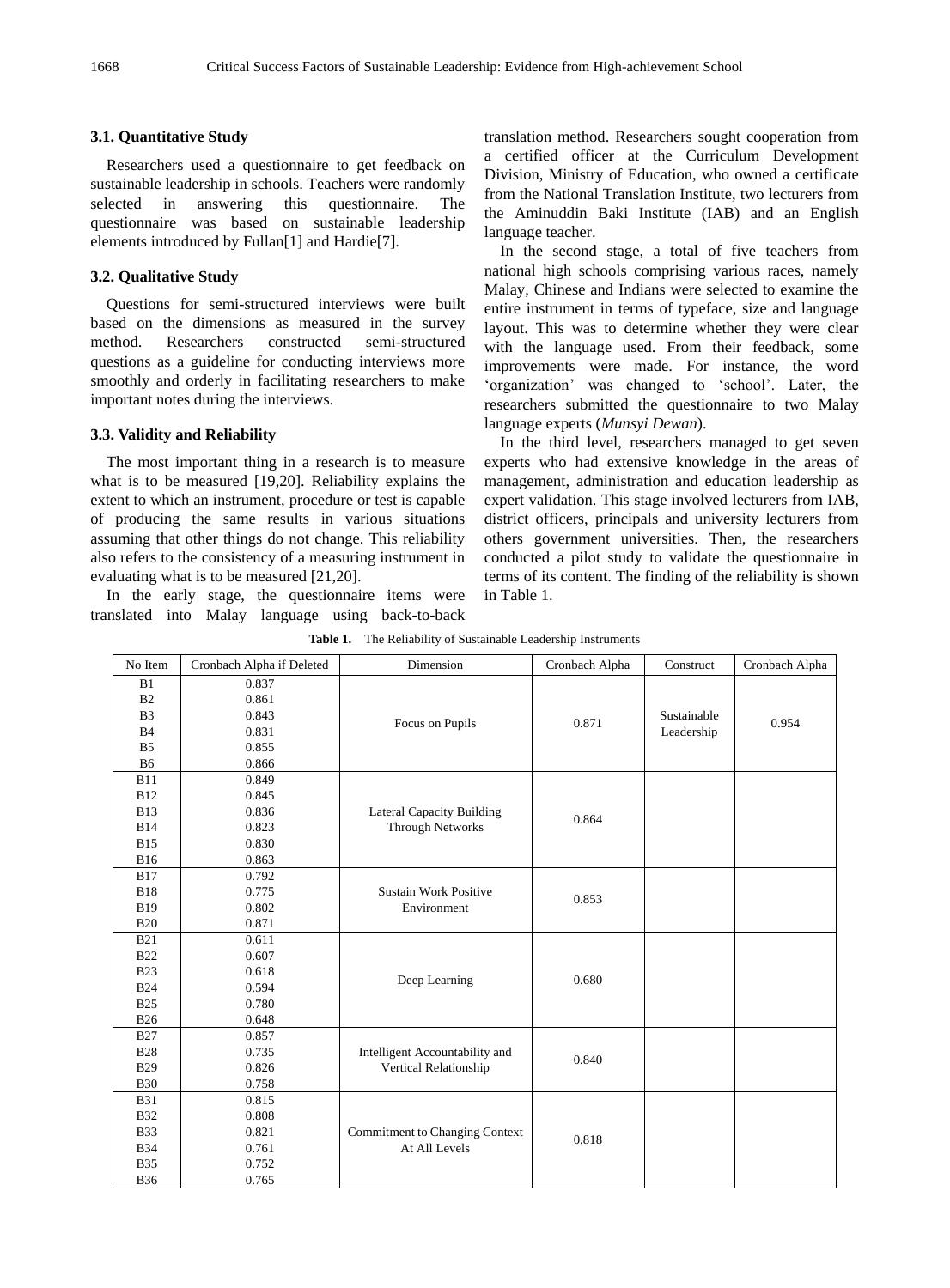The results from the pilot study showed that the value of reliability based on Cronbach Alpha obtained was 0.954. This finding demonstrates the reliability of Cronbach Alpha above 0.70 and is appropriate for research purposes [22]. The interview findings obtained from four principals and eight teachers were analyzed by the researchers. The results of the interview were transmitted in verbatim and placed with appropriate codes. Once the coding process was completed, the researchers asked the views and expert opinions of two professionals in the field of education management to examine and evaluate each category. These two experts acted as inter-rater to verify the categories that researchers had done. Subsequently, the researchers made calculations based on Cohen Kappa[23] for qualitative data as shown in Table 2.

|  | Table 2. Results of Kappa's Reliability Test on Interview Findings |  |  |  |  |  |
|--|--------------------------------------------------------------------|--|--|--|--|--|
|--|--------------------------------------------------------------------|--|--|--|--|--|

|           |       | Kappa's Reliability     |               |  |
|-----------|-------|-------------------------|---------------|--|
| Finding   | Value | Landis & Koch<br>(1977) | Chua (2012)   |  |
| Interview | 0.82  | Almost perfect          | High and very |  |
|           |       | agreement               | satisfying    |  |

#### **3.4. Sample and Population**

The study involved national high schools in band 2 and 3 in the northern peninsula. A total of 42 schools and 629 teachers were involved. On the hand, semi-structured interviews included four principals and eight teachers. These principals and teachers were selected from four different schools.

129 teachers comprising 20.5% were male teachers meanwhile 500 teachers which equal to 79.5% were female teachers. In terms of age, most respondents in this study consisted of teachers aged between 45 and 49 years (23.7%), followed by teachers aged 40 to 44 years (17.3%), 35 to 39 years (16.9%), 50 to 44 years (15.7%), 30 to 34 years (15.6%), 25 to 29 years (5.6%) and 55 to 60 years (5.2%).

Most teachers had more than 21 years of teaching experience (42.1%), followed by teachers with 16 to 20 years of teaching experience (19.1%), 11 to 15 years (17.6%), 6 to 10 years (15.3%) and the shortest was teachers who had teaching experience of 1 to 5 years (5.9%).

In terms of length of service under the current principals, most teachers served under the leadership of principals ranged in less than one year (34.8%), followed by 2 to 3 years (39.6%), followed by 4 to 5 years (16.5%), over 8 years (4.6%) and 6 to 7 years (4.5%).

The average teachers involved owned a bachelor's

degree (84.9%), master degree (12.6%), STPM / Certificate / Diploma (1.7%) and teachers with a doctorate degree of 0.8%. In terms of professional approvals, 279 or 44.4% of teachers had an undergraduate degree and Diploma of Education (23.4%), Graduate Teacher Training Course (KPLI) (21.8%) and Teacher Certificate (10.5%). The teachers' information can be seen in Table 3

**Table 3.** Teacher Demographics Information

| Demographics                     | Frequencies | Percentage |  |
|----------------------------------|-------------|------------|--|
| Gender:                          |             |            |  |
| Male                             | 129         | 20.5%      |  |
| Female                           | 500         | 79.5%      |  |
| Age:                             |             |            |  |
| 25 to 29 years old               | 35          | 5.6%       |  |
| 30 to 34 years old               | 98          | 15.6%      |  |
| 35 to 39 years old               | 106         | 16.9%      |  |
| 40 to 44 years old               | 109         | 17.3%      |  |
| 45 to 49 years old               | 149         | 23.7%      |  |
| 50 to 54 years old               | 99          | 15.7%      |  |
| 55 to 60 years old               | 33          | 5.2%       |  |
| Length of service with principal |             |            |  |
| Belowntham 1 year                | 219         | 34.8%      |  |
| 2 to 3 years                     | 249         | 39.6%      |  |
| 4 to 5 years                     | 104         | 16.5%      |  |
| 6 to 7 years                     | 28          | 4.5%       |  |
| More than 8 years                | 29          | 4.6%       |  |
| Teaching Experiences:            |             |            |  |
| 1 to 5 years                     | 37          | 5.9%       |  |
| 6 to 10 years                    | 96          | 15.3%      |  |
| 11 to 15 years                   | 111         | 17.6%      |  |
| 16 to 20 years                   | 120         | 19.1%      |  |
| More than 21 years               | 265         | 41.1%      |  |
| <b>Education Levels:</b>         |             |            |  |
| STPM/Diploma                     | 11          | 1.7%       |  |
| Degree                           | 534         | 84.9%      |  |
| Master Degree                    | 79          | 12.6%      |  |
| PhD                              | 5           | 0.8%       |  |
| Professional Certificates:       |             |            |  |
| Certificate of Teaching          | 66          | 10.5%      |  |
| Education diploma                | 147         | 23.4%      |  |
| Post Graduate Diploma            | 137         | 21.8%      |  |
| Degree with Education            | 279         | 44.4%      |  |

# **4. Quantitative Findings**

The findings from this study showed that teachers give principals the perception of practicing sustainable leadership in their schools at high levels in all dimensions. If viewed in-depth, the dimension - Focus on pupils shows the highest level of practice (mean of 4.6) meanwhile the lowest level of practice (mean 4.37) is the dimension of teaching and learning aspect as described in Table 4.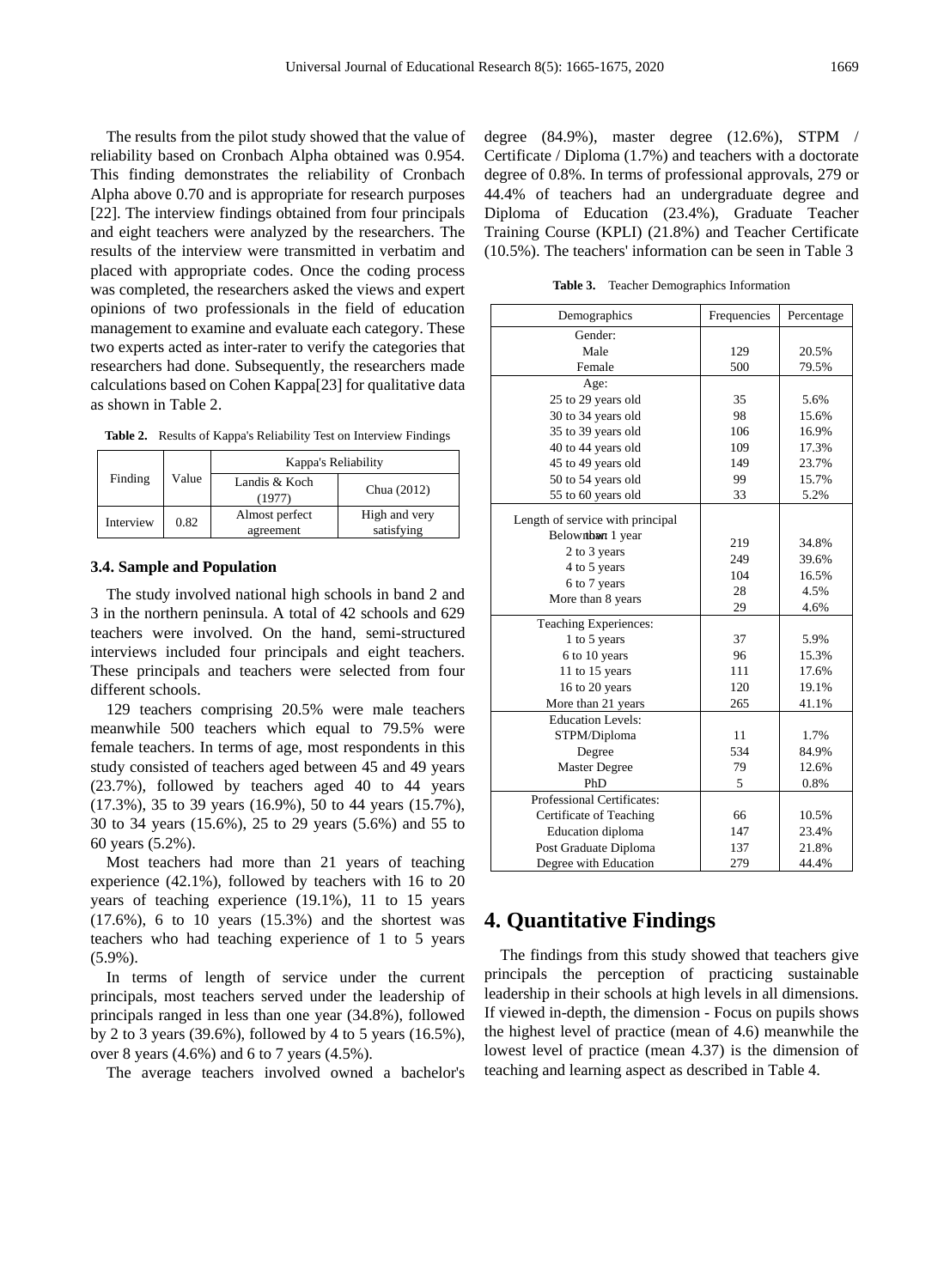| <b>Dimensions</b>                                     | Mean | <b>Standard Deviation</b> | Level |
|-------------------------------------------------------|------|---------------------------|-------|
| Focus on Pupils                                       | 4.60 | 0.43                      | High  |
| Lateral Capacity Building Through Networks            | 4.58 | 0.41                      | High  |
| <b>Sustain Work Positive Environment</b>              | 4.40 | 0.50                      | High  |
| Deep Learning                                         | 4.37 | 0.50                      | High  |
| Intelligent Accountability and Vertical Relationships | 4.57 | 0.45                      | High  |
| Commitment to Changing Context At All Level           | 4.56 | 0.45                      | High  |

**Table 4.** Mean score for Sustainable Leadership

Based on this finding, teachers have been given high levels of perception that principals have been implementing sustainable leadership by focusing primarily on student achievement to bridge the gap between clever and weak students. The principals have focused on teachers' needs to improve the quality of teaching and learning by encouraging teachers to share their expertise and skills in a subject. Leadership aspects are shared with other teachers. In addition, principals also emphasized positive aspects of a working environment, working context and culture as well as the depth of teaching and learning aspects of teachers in the classroom. These six dimensions have a high level of practice carried out by principals in ensuring that they preserved the school's excellence.

The high level of sustainable leadership practice that has been gained through this study explained that the principals in the researched schools had several characteristics that were uniform in performing their duties and responsibilities as a principal. Among the features of such sustainable leadership practiced by principals were trust, effective communication, strategic thinking, crisis-winning skills, togetherness, and exemplary which made them different from other school leaders in order to maintain school excellence.

#### **4.1. Qualitative Findings**

Qualitative findings supported three critical success factors in sustainable leadership namely; Sustain Work Positive Environment, Commitment to Changing Context at All Levels, and Deep Learning.

The first factor has found three key practices namely a) emphasizing trust; b) effective communication and c) open mindedness. Trust is a pillar of sustainable leadership. This is explained through the following statements:

*"I emphasize trust .. trust, the team is in a relaxed situation while we work hard." (PA)*

*"Ooo .. Very important trust. If the teachers have trusted us, it's good."* (*PC)*

*"That is correct. I agree that the trust must exist. If people do not believe how he wants to come with us.?"*  (*PD)*

Meanwhile, effective communication is a key practice in sustainable leadership. This statement is supported in the respondents' words:

*"Connection (communication) with the teachers is always there to know. Sometimes you have a few questions but it's important that you always have a connection " (PA)*

*"We like as a family in school. That's a way I think everyone should do as a family when working in an organization." (PC)*

*"So, principals will discuss together. Do you agree? If you agree, just take it to contact time. It's not a decision he's a man .. ".(GA1)*

Hence, open-mindedness and willing to accept teachers' opinions and ideas are also factors of sustainable leadership as stated in the statement:

*"There is a teacher's involvement in the discussion. At the same meeting, the principal is open-minded. "(GB2) "..Principals can accept the opinions of others. The way he likes is open, not an autocratic type. Can be discussed".(GD2)*

The second factor, Commitment To Changing Context at All Levels are divided into three sections - the change in the way as well as the work culture of teachers, the principals think strategically and the principals work to preserve the excellence of the school he leads. The change in the way and work culture of the teacher can be supported by the statement:

*"We cannot achieve what we do not want to make changes to the way we work."(GB1)*

*"...The principal is speaking in meetings, he wants the teachers to change their respective work culture to get better. She said, if the teacher can change, the school can be excellent ". (GD2)*

*"...The change from the MOE goes a long way to school, so we have to get the chance to achieve our target. Dynamic education so we have to change. Like now, KPM is focusing on 21st-century education ". (PA)*

Furthermore, strategic thinking and approaches are challenges in the transformation process of public education in Malaysia [24]. Principal strategic thinking is supported by such statements as: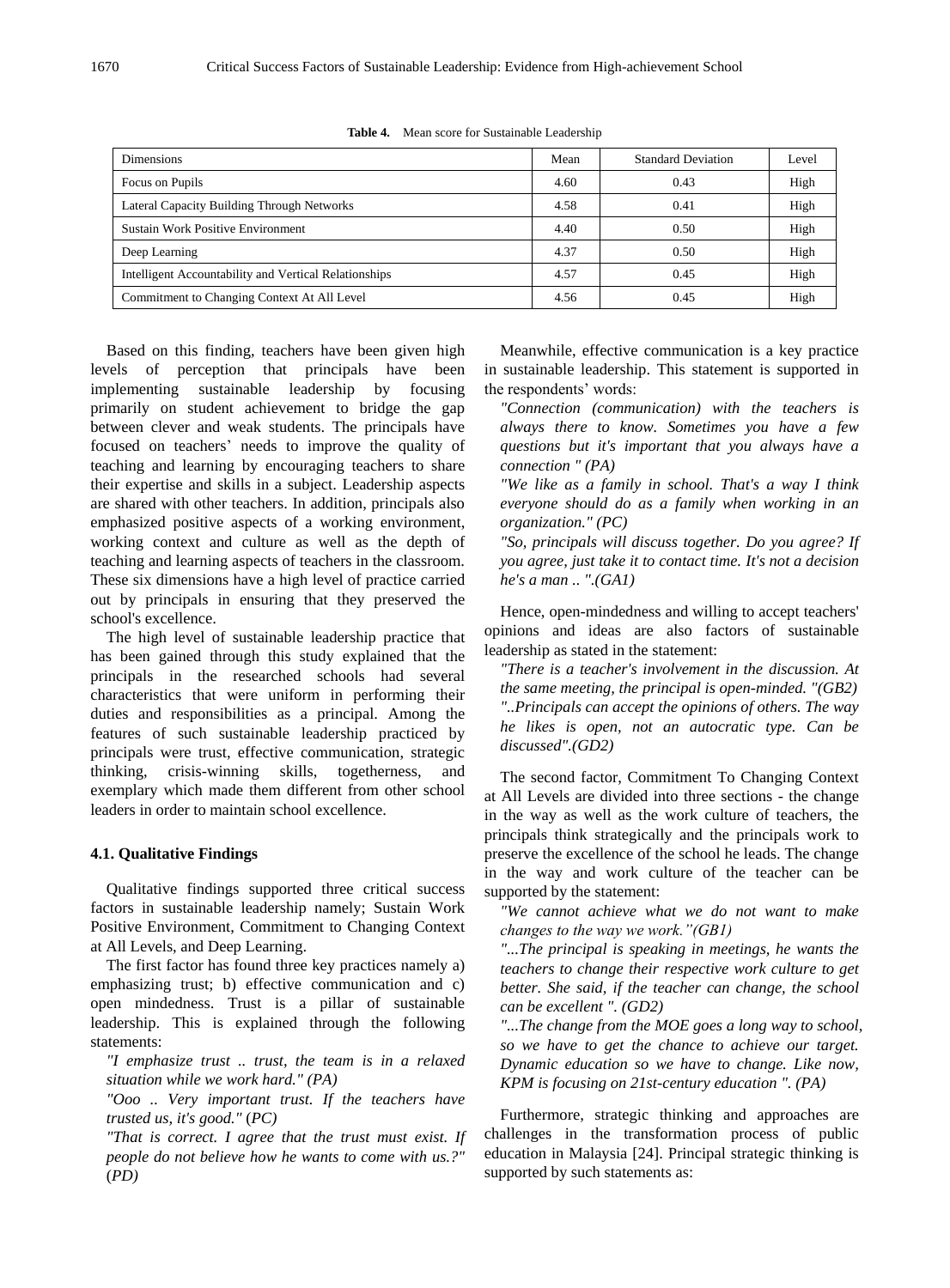*"... So when we make a big meeting and then we see that thing is not running ... we call a small meeting. We ask what constraint you ...? "(PA)*

*"We make follow up follow through. It's okay, to make sure any planning we make can do a good job. "(PC)*

*"The principal always mentioned in the meeting, she wants the school's excellence, not two years, but she wants to sustain."(GB1)*

Meanwhile, the principals who try to preserve the excellence of the school they led can be observed in the statement:

*"..correct, if not then you can fall. It's better to work and look at any part of the game. " (GC1)*

*"A variety of academic programs he wants to make sure the school can go to the next level. Not easy to get to this level.* 

*So we all got the effort to keep the excellence and whether we could go back to the band 2 (laughter) ". (GD2)*

The third factor is the deep learning aspect which can be divided into three- principals emphasize curriculum aspects, principals emphasize selection of teaching materials and quality training books for pupils using, and additional focus classes.

Sustainable leadership showed that principals emphasize the curriculum aspect in their respective schools. This is evident in the statement:

*"..principals are very focused on curriculum activities. Indeed, he cares about the subject of these students."*  *(GA2/GC1/GD1)*

*"... principals look at all aspects, but the curriculum is indeed the number one. His priority is the curriculum ". (GD2)*

Furthermore, principals are also concerned with the selection of teaching materials and training books used by students. This is clear in these statements:

*"... Like the book, I was sitting with the teacher. Look at that content.(PA)*

*"I can't just seat the room alone. The principal wants to know what is going on in the classroom, what the teacher wants to teach, what is the method he uses for the kids to understand. We need to care about that too." (PD)*

Meanwhile, an additional focus group is also one of the principals' sustainable leadership skills that emphasize the depth of teaching and learning depth. This can be translated in the statement:

*"... I also meet with Mathematics and Science teachers for PT3. I look at the GPMP. So, we set an extra class to create additional classes according to the target group."( PB)*

*"I explained to my teachers, our extra classes must be meaningful, meaning focusing."(PC)*

In conclusion, these three factors of qualitative findings support quantitative findings. Each factor of these qualitative findings also produced three sub-themes. The overall qualitative finding is explained as in Table 5.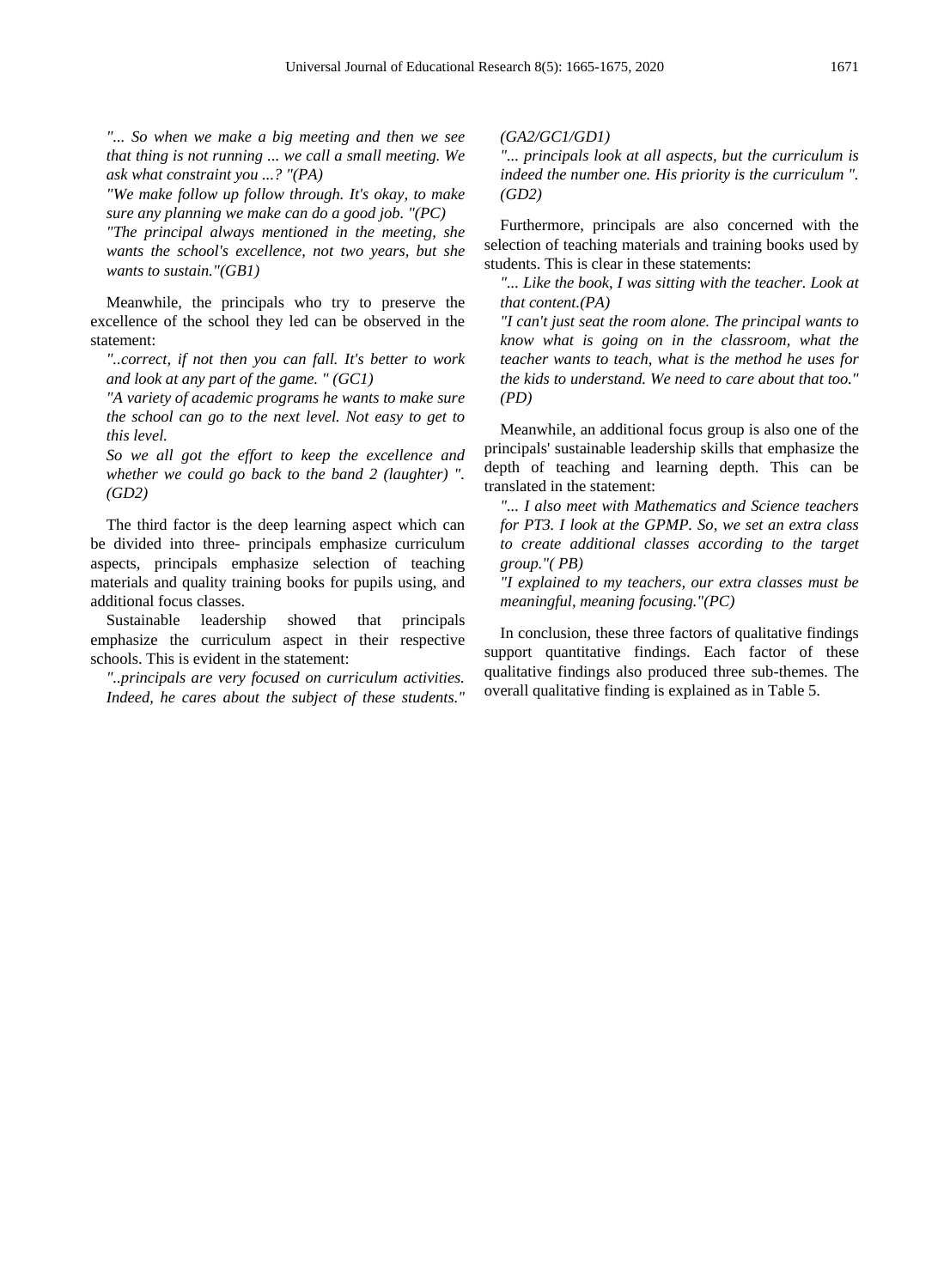| Construct                 | Indicator                                              | Respondent      | Descriptor                                                                                                                                                                                                                             |
|---------------------------|--------------------------------------------------------|-----------------|----------------------------------------------------------------------------------------------------------------------------------------------------------------------------------------------------------------------------------------|
| Sustainable<br>Leadership | <b>Sustain Work Positive</b><br>Environment            |                 |                                                                                                                                                                                                                                        |
|                           | Emphasize of trust                                     | PA              | "I emphasize trust  trust, the team is in a relaxed situation while<br>we work hard."                                                                                                                                                  |
|                           |                                                        | PC              | "Ooo Very important trust. If the teachers have trusted us, it's<br>good."                                                                                                                                                             |
|                           |                                                        | PD              | "That is correct. I agree that the trust must exist. If people do not<br>believe how he wants to come with us?"                                                                                                                        |
|                           | Communication                                          | PA              | "Connection (communication) with the teachers is always there to<br>know. Sometimes you have a few questions but it's important that<br>you always have a connection "                                                                 |
|                           |                                                        | PC              | "We like as a family in school. That's a way I think everyone should<br>do as a family when working in an organization."                                                                                                               |
|                           |                                                        | GA1             | "So, principals will discuss together. Do you agree? If you agree,<br>just take it to contact time. It's not a decision he's a man ".                                                                                                  |
|                           | Open-Minded                                            | GB <sub>2</sub> | "There is a teacher's involvement in the discussion. At the same<br>meeting. The principal is open-minded."                                                                                                                            |
|                           |                                                        | GD <sub>2</sub> | "Principals can accept the opinions of others. The way he likes it is<br>open, not an autocratic type. Can be discussed".                                                                                                              |
|                           | Commitment to Changing<br>Context At All Levels        |                 |                                                                                                                                                                                                                                        |
|                           | Change Work Culture                                    | GB1             | "We cannot achieve what we do not want to make changes to the<br>way we work.".                                                                                                                                                        |
|                           |                                                        | GD <sub>2</sub> | " The principal is speaking in meetings, he wants the teachers to<br>change their respective work culture to get better. She said, if the<br>teacher can change, the school can be excellent".                                         |
|                           |                                                        | PA              | " The change from the MOE goes a long way to school, so we<br>have to get the chance to achieve our target. Dynamic education so<br>we have to change. Like now, MOE is focusing on 21st century<br>education".                        |
|                           | <b>Strategic Thinking</b>                              | PA              | " So when we make a big meeting and then we see that thing is not<br>running  we call a small meeting. We ask what constraint you? "                                                                                                   |
|                           |                                                        | PC              | "We make follow up follow through. Its okay, to make sure any<br>planning we make can do a good job."                                                                                                                                  |
|                           |                                                        | GB1             | "The principals are always mentioned in the meeting, she wants the<br>school's excellence not two years, but she wants to sustain."                                                                                                    |
|                           | Always Remind to Sustain<br>the Achievements of School | GC1             | " Correct, if not then you can fall. It's better to work and look at<br>any part of the game."                                                                                                                                         |
|                           |                                                        | GD <sub>2</sub> | "A variety of academic programs he wants to make sure the school<br>can go to the next level. Not easy to get to this level. So we all got<br>the effort to keep the excellence and if we could go back to the band<br>2 (laughter) ". |
|                           | Deep learning                                          |                 |                                                                                                                                                                                                                                        |
|                           | Focus on Curriculum                                    | GA2/GC1/<br>GD1 | "Principals are very focused on curriculum activities. Indeed, he<br>cares about the subject of these students."                                                                                                                       |
|                           |                                                        | GD <sub>2</sub> | "principals look at all aspects, but the curriculum is indeed the<br>number one. His priority is the curriculum".                                                                                                                      |
|                           | Good Content of Learning                               | PA              | " Like the book, I was sitting with the teacher. Look at that<br>content.<br>"I can't just seat the room alone. The principal wants to know what                                                                                       |
|                           |                                                        | PD              | is going on in the classroom, what the teacher wants to teach, what<br>is the method he uses for the kids to understand too "                                                                                                          |
|                           | <b>Extra Classes</b>                                   | PB              | " I also meet with Mathematics and Science teachers for PT3. I<br>look at the GPMP. So, we set an extra class to create additional<br>classes according to the target group."                                                          |
|                           |                                                        | PC              | "I explained to my teachers, our extra classes must be meaningful,<br>meaning focusing."                                                                                                                                               |

**Table 5.** Summary of Sustainable Leadership Qualitative Findings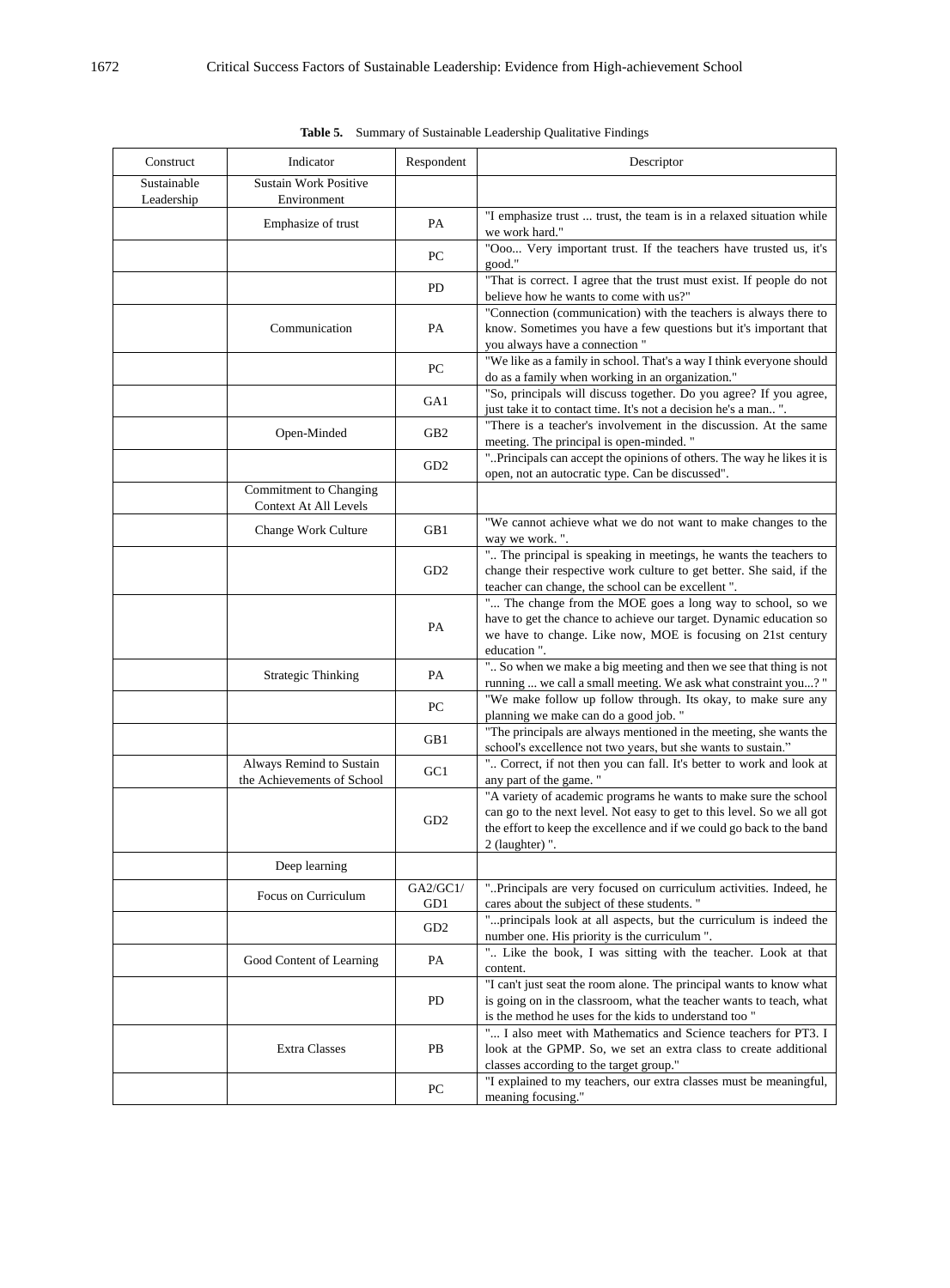## **5. Discussion**

The study was started by quantitative research and supported with qualitative data. Quantitative findings show that Focus on Pupils is the highest level which is 4.60. It is followed by Lateral Capacity Building Through Network (4.58), Intelligent Accountability and Vertical Relationships (4.57), Commitment to Changing Context At All Levels (4.56), Sustain Work Positive Environment (4.40) and Finally Deep Learning (4.37). However, qualitative findings support Sustain Work Positive Environment, Commitment to Changing Context At All Levels, and Deep Learning. On the other hand, sub-theme results support Focus on Pupils, Lateral Capacity Building Through Network, and Intelligent Accountability and Vertical Relationships.

#### **5.1. Focus on Pupils**

Sustainable Leadership requires focus. The focus of the school is the pupils in the school itself. The success achieved by the pupils will have a huge impact and is closely linked to the success of a school. One of the factors that keep the school sustainable is that schools are focusing on the classroom. This was agreed upon by Fullan[1] and Davies[25] who looked at learning aspects as a priority. The success of producing good pupils is an important factor in the success of a school. Without focus, success will become blurred and harder to achieve. By focusing, success becomes clearer and achievable in the future.

#### **5.2. Lateral Capacity Building through Network**

Positive and supportive capacities need to be built between teachers. Teachers are always learning with their colleagues to increase their knowledge in learning to enhance the organizational capabilities. The purpose of the organization is also closely linked with the ever-present members of an organization to explore new knowledge among its members. Additionally, they constantly improve their competence in performing in the workplace and implement any modifications in the face of change and competition [26]. As a leader, principals need to encourage teachers to master the broader knowledge.

#### **5.3. Sustain Work Positive Environment**

Sustainable leadership requires a positive working environment. A positive working environment occurs when principals provide a conducive working environment for teachers to better plan their teaching. Amabile[27] also believed that the working environment influences employees to think and act more effectively. This positive environment is important to stimulate teacher behavior. In addition, principals are also seen to be able to maintain this positive working environment by

encouraging teachers to promote innovative ideas in strengthening their teaching effectiveness. This aspect does not only lead to teachers in the same field but can also transpire across subjects and curriculum. This finding is consistent with Taghipour and Dezfuli[28] who found out that a positive work environment is a catalyst for employees to further promote new ideas. There was a significant relationship between innovative and creative behaviors among teachers with school environment [29].

#### **5.4. Deep Learning**

Teaching and Learning Aspects are an important part of sustainable leadership. In the same sense, this aspect should be given a deep emphasis. Deep learning is an important aspect of sustainable leadership. Students' success is also seen as the teacher's success. Pupils need to be determined to achieve their best academic achievement at school [19]. Davies argued that double focus on teaching and learning at school is a culture in the organization that needs to be highlighted. Discussions among teachers need to be enhanced to reflect the pedagogy they use. From time to time, teachers will feel that this activity will facilitate their work and eventually become their work culture and improve student learning.

## **5.5. Intelligent Accountability and Vertical Relationships**

Intelligent accountability with good relationships must exist in sustainable leadership. The interaction between teachers and principals during the leadership sharing process has had a positive impact on teachers' teaching and learning aspects [14]. Leadership in an organization needs to be shared to provide opportunities for organization members to highlight their leadership talents. This is pivotal as training and early exposure before they become real leaders in the future. Leadership among principals is an important factor in the success of a school and students.

#### **5.6. Commitment to Changing Context at All Levels**

As a school leader who practices sustainable leadership, teachers need to be encouraged to participate in innovation competitions in curriculum and co-curricular aspects. Indirectly, this will trigger and promote the idea of innovation in the subjects taught to students. This finding is in line with the research conducted by Sheng [30] who showed that high-potential employees in generating, promoting and realizing activities related to creativity and innovation in their work will perform more effectively if they obtain solid support from the organization. This is supported by the findings of Cummings and Worley [31] that depicted innovation in an organization is assisted by elements such as systems and culture as well as behavior within the organization itself.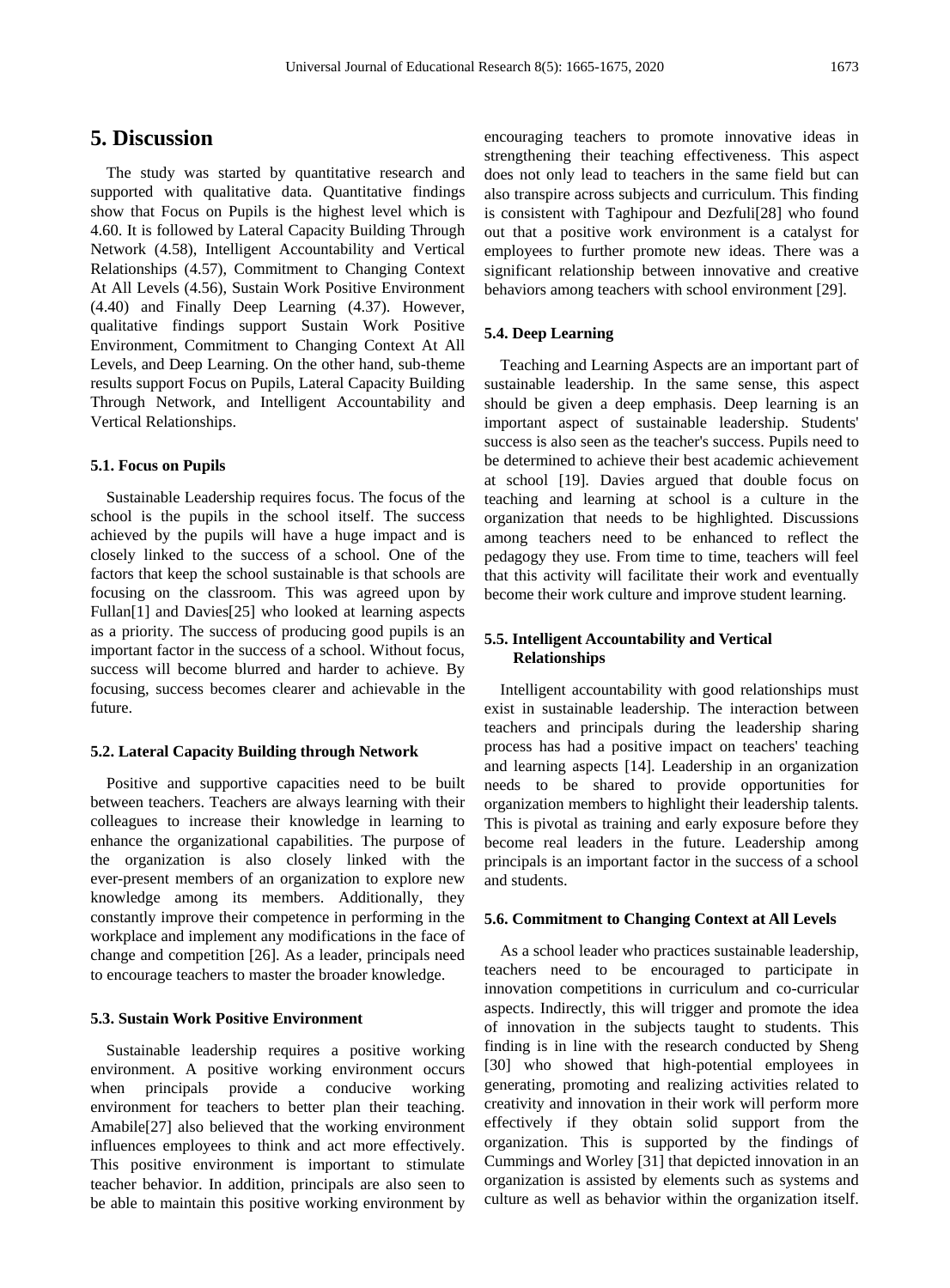This means both principals and teachers have a role in ensuring that innovation activities in the classroom take effect.

# **6. Conclusions**

The conclusions from this study have identified key factors in sustainable leadership. This factor needs to be understood by principals who are in excellent schools. Sustainability is needed to maintain the excellence of the school. This study has successfully investigated the critical success factor of sustainable leadership for a school that has achieved excellence in Malaysia. Hopefully, this study will be able to contribute to the policy maker on the awareness of creating a diversity of educational leadership in schools. The basic point in policy making is equated as the desire to create and build an ideal harmonious nation and society [32]. Planning education policies can be balanced with the information provided in this study.

## **REFERENCES**

- [1] M. Fullan. Leadership & sustainability: System thinkers in action. Corwin Press; 2005.
- [2] Z. Waheed, S. Hussin, MI. Khan, S. Ghavifekr, W. Bahadur. Ethical leadership and change: A qualitative comparative case study in selected Malaysian transformed schools. Educational Management Administration & Leadership. 2019 Jul; 47(4):624-39.
- [3] GC. Avery, H. Bergsteiner. Sustainable leadership practices for enhancing business resilience and performance. Strategy & Leadership. 2011 May 10; 39(3):5-15.
- [4] J. McCann, Sweet M. The perceptions of ethical and sustainable leadership. Journal of Business Ethics. 2014 May 1; 121(3):373-83.
- [5] LG. Lambert. Lasting leadership: Toward sustainable school improvement. Journal of Educational Change. 2007 Dec 1; 8(4):311-22.
- [6] Clarke S, Stevens E. Sustainable leadership in small rural schools: Selected Australian vignettes. Journal of Educational Change. 2009 Nov 1; 10(4):277.
- [7] R. Hardie. Principals' perceptions of the essential components of sustainable leadership and implications for succession planning at the elementary school level: A mixed methods research study (Doctoral dissertation, University of Saskatchewan).
- [8] JW. Cook. Sustainable School Leadership: The Teachers' Perspective. International Journal of Educational Leadership Preparation. 2014 Mar; 9(1):n1.
- [9] A. Hargreaves, D. Fink. The Three Dimensions of Reform. Educational leadership. 2000; 57(7):30-3.
- [10] P. Hallinger, R. Heck. Can leadership enhance school

effectiveness. Educational management: Redefining theory, policy and practice. 1999 Sep 8:178-90.

- [11] P. Hallinger, M. Lee. Exploring principal capacity to lead reform of teaching and learning quality in Thailand. International Journal of Educational Development. 2013 Jul 1; 33(4):305-15.
- [12] Kementerian Pendidikan Malaysia. Pelan pembangunan pendidikan Malaysia 2013-2025. [Malaysia Educational Blueprint] Online) (www. moe. gov. my). 2013.
- [13] S. Kruse, KS. Louis, A. Bryk. Building professional community in schools. Issues in restructuring schools. 1994; 6(3):67-71.
- [14] A. Hargreaves. Teaching in the knowledge society: Education in the age of insecurity. Teachers College Press; 2003.
- [15] AP. Hargreaves, DL. Shirley. The fourth way: The inspiring future for educational change. Corwin Press; 2009 Aug 11.
- [16] M. Fullan, L. Sharratt. Sustaining leadership in complex times: An individual and system solution. Developing sustainable leadership. 2007 Apr 12:116-36.
- [17] VL. Clark, JW. Creswell. Student study guide to accompany Creswell's educational research: planning, conducting, and evaluating quantitative and qualitative research. Merrill; 2005.
- [18] S. Messick. Validity of psychological assessment: Validation of inferences from persons' responses and performances as scientific inquiry into score meaning. American psychologist. 1995 Sep; 50(9):741.
- [19] A. Bryman, D. Cramer. Quantitative data analysis with IBM SPSS 17, 18 & 19: A guide for social scientists. Routledge; 2012 Aug 21.
- [20] S. Uma, B. Roger. Research methods for business: A skill building approach. Book. 2003.
- [21] JC. Nunally, Bernstein IH. Psychometric theory.
- [22] J. Cohen. Statistical power analysis for the behavioral sciences. Routledge; 2013 May 13.
- [23] HH. Ahmad. Implementation of strategic education policy plan at micro-level contexts: Management and leadership challenges. MOJEM: Malaysian Online Journal of Educational Management. 2017 Sep 7; 2(2):1-21.
- [24] Davies B, Brighouse T, Passionate leadership in education. Sage; 2008 Aug 21.
- [25] M. Dogson. Technological collaboration in industry.
- [26] TM. Amabile. How to kill creativity. Boston, MA: Harvard Business School Publishing; 1998 Sep 1.
- [27] A. Taghipour, ZK. Dezfuli. Innovative behaviors: Mediate mechanism of job attitudes. Procedia-social and behavioral sciences. 2013 Jul 9; 84:1617-21.
- [28] B. McCharen, J. Song, J. Martens. School innovation: The mutual impacts of organizational learning and creativity. Educational Management Administration & Leadership. 2011 Nov; 39(6):676-94.
- [29] Z. Sheng. The Scientific Problems with the Mega